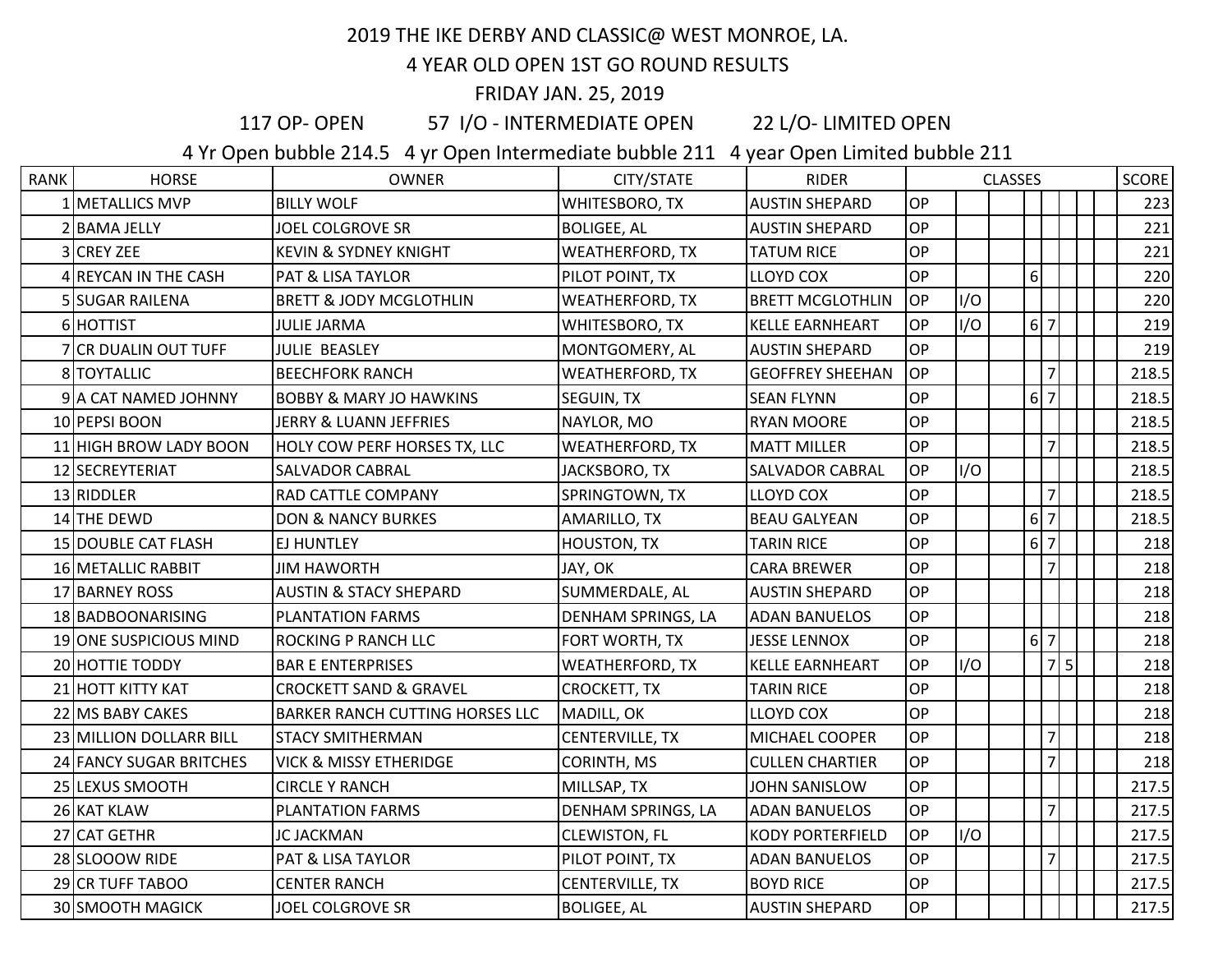| 31 SEVEN S SILKY CAT    | <b>TERRY STUART FORST</b>              | WAURIKA, OK              | <b>BOYD RICE</b>        | <b>OP</b> |     |             |                                | 7              |  | 217.5 |
|-------------------------|----------------------------------------|--------------------------|-------------------------|-----------|-----|-------------|--------------------------------|----------------|--|-------|
| 32 CAUTION PIPING HOT   | <b>ROCKING V HORSES</b>                | ALGONQUIN, IL            | R L CHARTIER II         | OP        |     |             | $6\vert$                       | $\overline{7}$ |  | 217   |
| 33 SR KIT KAT REY       | <b>PLANTATION FARMS</b>                | DENHAM SPRINGS, LA       | <b>ADAN BANUELOS</b>    | OP        |     |             | $6\vert$                       | $\overline{7}$ |  | 217   |
| 34 THE COUNTESS         | <b>CASEY &amp; CODIE GREEN</b>         | PERRIN, TX               | <b>CASEY GREEN</b>      | <b>OP</b> |     |             |                                |                |  | 217   |
| 35 REYY CHARLES         | <b>DALE KELLER</b>                     | <b>GAINESVILLE, TX</b>   | <b>LLOYD COX</b>        | OP        |     |             |                                | $\overline{7}$ |  | 217   |
| 36 PIGGYBOONSMAL        | <b>CIRCLE Y RANCH</b>                  | MILLSAP, TX              | JOHN SANISLOW           | <b>OP</b> |     |             |                                |                |  | 217   |
| 37 OLENA SHES METALLIC  | <b>MARK SENN</b>                       | AUGUSTA, GA              | <b>WALT ERWIN</b>       | OP        |     |             |                                | $\overline{7}$ |  | 217   |
| 38 JUAQUIMA TO FRENO    | <b>DAN &amp; NANCY BURKES</b>          | <b>GOLDEN CANYON, AZ</b> | <b>CASEY GREEN</b>      | <b>OP</b> |     |             | $6\vert$                       | $\overline{7}$ |  | 217   |
| 39 BTR STYLISH REY      | <b>VICK &amp; MISSY ETHERIDGE</b>      | CORINTH, MS              | <b>STEVE OEHLHOF</b>    | <b>OP</b> |     |             | $6 \overline{\smash{\big)}\,}$ |                |  | 217   |
| 40 METALLIC AURORA      | <b>GREG &amp; CANDY ABSHIRE</b>        | TOMBALL, TX              | <b>BEAU GALYEAN</b>     | OP        |     |             |                                |                |  | 217   |
| 41 REYS UR GLASS        | <b>JULIE JARMA</b>                     | WHITESBORO, TX           | <b>CASS TATUM</b>       |           | I/O |             |                                |                |  | 217   |
| 42 CAT A RALLY          | LYNN & KARA GOFORTH                    | MAX MEADOWS, VA          | <b>BRAD MITCHELL</b>    |           | I/O |             |                                | 5 <sub>l</sub> |  | 216.5 |
| 43 STELLA MERADA        | <b>CAROLE WYATT</b>                    | MARIETTA, OK             | <b>JAMES PAYNE</b>      | <b>OP</b> |     |             |                                |                |  | 216.5 |
| 44 SMART AND LETHAL     | <b>SHARON BEACH</b>                    | <b>WEATHERFORD, TX</b>   | R L CHARTIER II         | <b>OP</b> |     |             |                                | $\overline{7}$ |  | 216.5 |
| 45 EXS N OHHS           | <b>BARKER RANCH CUTTING HORSES LLC</b> | MADILL, OK               | <b>LLOYD COX</b>        | OP        |     |             |                                |                |  | 216.5 |
| 46 EL DOREYDO           | <b>BEECHFORK RANCH</b>                 | <b>WEATHERFORD, TX</b>   | <b>GEOFFREY SHEEHAN</b> | <b>OP</b> |     |             |                                | 7              |  | 216.5 |
| 47 SUMMER TIME FUN      | <b>TY MOORE</b>                        | MADILL, OK               | <b>JAMES PAYNE</b>      | <b>OP</b> |     |             |                                |                |  | 216.5 |
| 48 CATN BLUEZ           | <b>BILLY ATWOOD</b>                    | <b>WEATHERFORD, TX</b>   | <b>SEAN FLYNN</b>       | OP        |     |             |                                | 7              |  | 216   |
| 49 KHALEESI KAT         | <b>KATHLEEN MOORE</b>                  | MADILL, OK               | <b>JAMES PAYNE</b>      | <b>OP</b> |     |             |                                |                |  | 216   |
| 50 METALLIC DANCER      | <b>ROBERTA THOMPSON</b>                | COCOLALLA, ID            | <b>SEAN FLYNN</b>       | <b>OP</b> |     |             |                                | $\overline{7}$ |  | 216   |
| 51 MIGHTY KD CAT        | <b>PLANTATION FARMS</b>                | DENHAM SPRINGS, LA       | <b>ADAN BANUELOS</b>    | <b>OP</b> |     |             | 6                              | $\overline{7}$ |  | 216   |
| 52 RG AMAZON TAGS       | <b>PAUL GARCIA</b>                     | VENEZUELA,               | <b>TATUM RICE</b>       | OP        |     |             |                                | $\overline{7}$ |  | 216   |
| 53 ROYAL CAT ROSITA     | <b>ROCKING P RANCH LLC</b>             | FORT WORTH, TX           | <b>JESSE LENNOX</b>     | OP        |     |             |                                | $\overline{7}$ |  | 216   |
| 54 ONE MOORE TRY        | <b>KATHLEEN MOORE</b>                  | MADILL, OK               | <b>LLOYD COX</b>        | <b>OP</b> |     |             |                                |                |  | 216   |
| 55 SMART CAT REY RG     | <b>CURTIS &amp; BRENDA WEEKS</b>       | COTUILLA, TX             | <b>CLAY JOHNSON</b>     | <b>OP</b> |     |             |                                |                |  | 216   |
| 56 HER ROYAL QUEEN      | <b>ROCKY DAVIS</b>                     | <b>ALBERTA CANADA</b>    | <b>SALVADOR CABRAL</b>  | OP        | I/O |             |                                |                |  | 216   |
| 57 CATTY DUALS          | <b>JANICE EATON</b>                    | PEACHLAND BC,            | <b>MATT MILLER</b>      | OP        |     |             | $6\vert$                       | $\overline{7}$ |  | 216   |
| 58 METALLIC VOODOO      | <b>LAUREL MOSIER</b>                   | AZLE, TX                 | <b>FOSTER JOHNSTON</b>  | OP        | I/O |             |                                | 5              |  | 216   |
| 59 MISS CHARLY REY      | <b>VON &amp; ANDREA SUTTEN</b>         | <b>WEATHERFORD, TX</b>   | <b>CASEY GREEN</b>      | OP        |     |             |                                | $\overline{7}$ |  | 216   |
| 60 MS ZEE               | <b>CHARLES BURGER</b>                  | CHATSWORTH, GA           | <b>CHRIS HANSON</b>     | OP        |     |             |                                | $\overline{7}$ |  | 216   |
| 61 BOON TOO SASSY       | <b>PETER PARKER</b>                    | FRISCO, TX               | <b>COREY COURVILLE</b>  |           |     | L/O         |                                |                |  | 215.5 |
| 62 BLU CHIP CAT         | JOHN MCCOY                             | HOUSTON, TX              | <b>TERRY HOLLIS</b>     |           | I/O |             |                                | 5 <sub>l</sub> |  | 215.5 |
| 63 GSR MR METALLIC      | <b>GORDON SEVIG</b>                    | WALFORD, IA              | <b>CULLEN CHARTIER</b>  | OP        |     |             |                                | $\overline{7}$ |  | 215.5 |
| 64 SHES FIRE AND ICE    | <b>BRIDGET TRENARY</b>                 | <b>MEMPHIS, TN</b>       | <b>RODRIGO TABOGA</b>   |           | I/O |             |                                | $\mathsf{S}$   |  | 215.5 |
| 65 ROCKY MOUNTAIN BLUES | <b>SELENA ORCHARD BARBOSA</b>          | PASO ROBLES, CA          | <b>CHRISTIAN MILLER</b> |           |     | $I/O$ $L/O$ |                                |                |  | 215.5 |
| 66 HERES THE CAT        | <b>KIT &amp; CHARLIE MONCRIEF</b>      | FORT WORTH, TX           | <b>BOYD RICE</b>        | OP        |     |             |                                |                |  | 215.5 |
| 67 BELUE MEREYDA        | <b>CHARLES BURGER</b>                  | CHATSWORTH, GA           | <b>CHRIS HANSON</b>     | OP        |     |             |                                | 7              |  | 215.5 |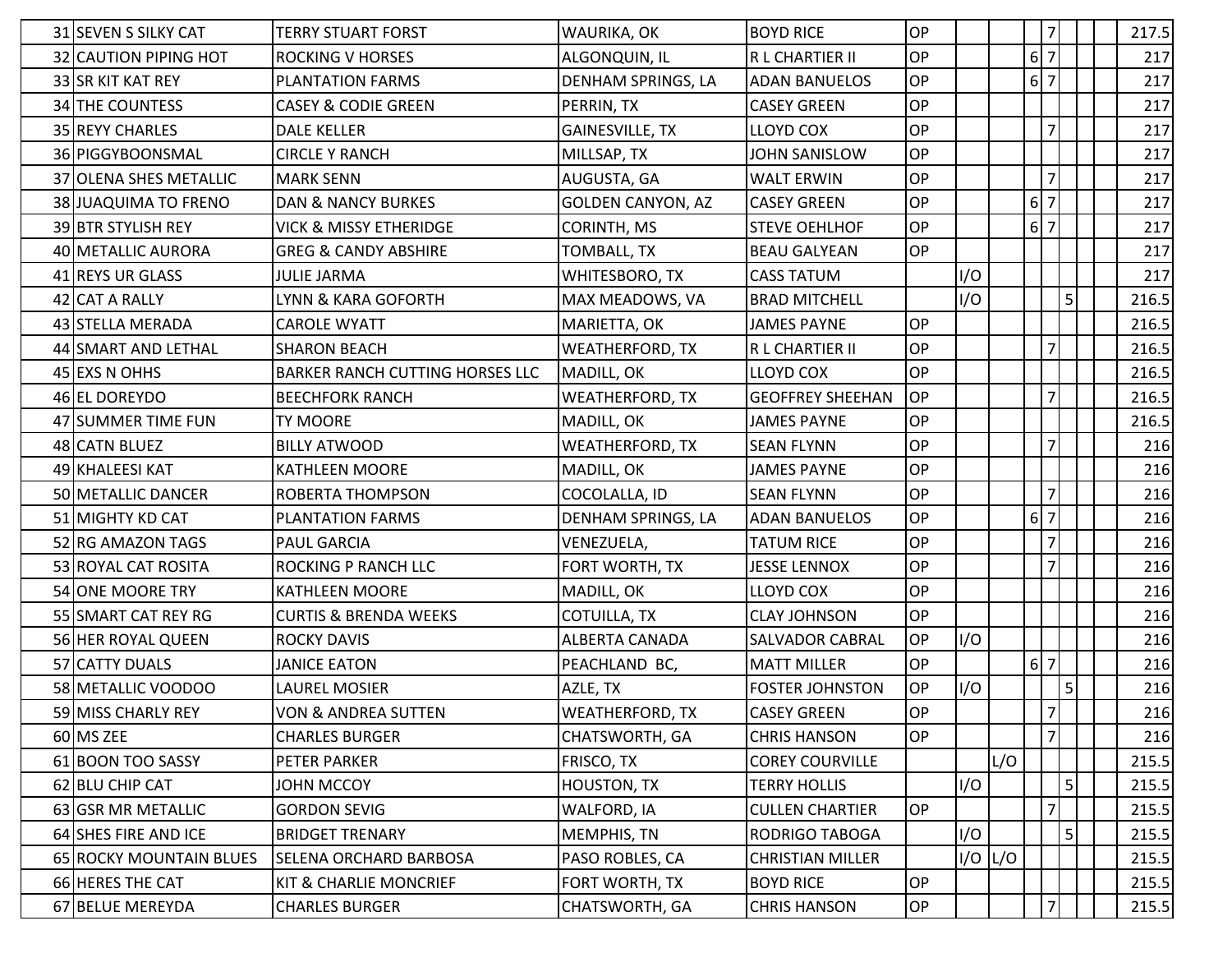| 68 DRESSEDIN SMART STYLE | DOUBLE DOVE RANCH                   | FT WORTH, TX           | <b>ADAN BANUELOS</b>    | <b>OP</b> |             |     |                                |                |         | 215.5 |
|--------------------------|-------------------------------------|------------------------|-------------------------|-----------|-------------|-----|--------------------------------|----------------|---------|-------|
| 69 AUTUMN LIZZY REY      | <b>BARNWELL RAMSEY</b>              | HUNTERSVILLE, NC       | <b>CRAIG THOMPSON</b>   | OP        |             |     | $6 \overline{\smash{\big)}\,}$ |                |         | 215.5 |
| 70 OLENA SHES METALLIC   | <b>MARK SENN</b>                    | AUGUSTA, GA            | <b>WALT ERWIN</b>       |           | I/O         |     |                                | 5              |         | 215.5 |
| 71 CATOLENA EXPRESS      | JOEL COLGROVE SR                    | <b>BOLIGEE, AL</b>     | <b>JAMES PAYNE</b>      | <b>OP</b> |             |     | 6                              |                |         | 215   |
| 72 CR TUFF TINA          | <b>JC JACKMAN</b>                   | <b>CLEWISTON, FL</b>   | <b>KODY PORTERFIELD</b> |           | I/O         |     |                                |                |         | 215   |
| 73 RAMMER JAMMER         | <b>BRADEY DAVIS PERF HORSES LLC</b> | TEXARKANA, TX          | <b>BRADEY DAVIS</b>     |           |             | L/O |                                |                |         | 215   |
| 74 METALLIC CURVEBALL    | ROCKING P RANCH LLC                 | FORT WORTH, TX         | JESSE LENNOX            | <b>OP</b> |             |     | $6 \overline{\smash{\big)}\,}$ |                |         | 215   |
| 75 HAMMER HUGHES         | <b>JOEL COLGROVE SR</b>             | <b>BOLIGEE, AL</b>     | <b>AUSTIN SHEPARD</b>   | OP        |             |     | 6 <sup>1</sup>                 |                |         | 215   |
| 76 SHES FIRE AND ICE     | <b>BRIDGET TRENARY</b>              | MEMPHIS, TN            | RODRIGO TABOGA          |           |             | L/O |                                |                | $\vert$ | 215   |
| 77 MAI TAI KITTY         | <b>CAROL WARD</b>                   | RANCH MURIETA, CA      | R L CHARTIER II         | OP        |             |     |                                | $\overline{7}$ |         | 214.5 |
| 78 SHESA TUFF TEASPOON   | <b>CIRCLE R CUTTING HORSES</b>      | OCALA, FL              | <b>CULLEN CHARTIER</b>  | <b>OP</b> |             |     |                                | 7              |         | 214.5 |
| 79 ICHIN TO THE MUSIC    | <b>EE RANCHES</b>                   | WHITESBORO, TX         | <b>GUY WOODS</b>        |           | I/O         |     |                                |                |         | 214.5 |
| 80 ONE TIME LEGEND       | LARRY HALL CUTTING HORSES LLC       | <b>WEATHERFORD, TX</b> | <b>BOYD RICE</b>        | <b>OP</b> |             |     | $6\overline{7}$                |                |         | 214.5 |
| 81 MAGGIC MIKE           | SALVADOR CABRAL                     | JACKSBORO, TX          | SALVADOR CABRAL         | <b>OP</b> | I/O         |     |                                |                |         | 214.5 |
| 82 MERADAS LITTLE TWO    | <b>CIRCLE Y RANCH</b>               | MILLSAP, TX            | JOHN SANISLOW           |           | I/O         |     |                                |                |         | 214.5 |
| 83 HUGHES GOES TO TOWN   | <b>MIKE MAGNESS</b>                 | <b>BROOKSHIRE, TX</b>  | <b>CLAY CERNY</b>       |           | I/O   L/O   |     |                                |                |         | 214.5 |
| 84 LITTLE WICKED SISTER  | <b>SARA SELBY</b>                   | GAINESVILLE, TX        | <b>DELL BELL</b>        | <b>OP</b> |             |     |                                | $\overline{7}$ |         | 214.5 |
| 85 METALLIC FASTBALL     | ROCKING P RANCH LLC                 | FORT WORTH, TX         | <b>JESSE LENNOX</b>     | <b>OP</b> |             |     | $6\overline{7}$                |                |         | 214.5 |
| 86 DUAL SMART ZAHIR      | ROCKING L CUTTING HORSES            | <b>BOCA RATON, FL</b>  | <b>LLOYD COX</b>        | <b>OP</b> |             |     |                                | 7              |         | 214.5 |
| 87 REYVIN METALLIC       | KAITLYN N LARSEN                    | MILLSAP, TX            | R L CHARTIER II         | <b>OP</b> |             |     |                                |                |         | 214.5 |
| 88 SMOKIN CAT A REY      | <b>EE RANCHES</b>                   | WHITESBORO, TX         | <b>GUY WOODS</b>        |           | I/O         |     |                                |                |         | 214   |
| 89 ROLL CAT              | <b>JEFF BARKER</b>                  | SOPER, OK              | <b>BRADEY DAVIS</b>     |           |             | L/O |                                |                |         | 214   |
| 90 JUST ANOTHER HOTTY    | <b>CHAMPAGNE RANCH</b>              | MALIBU, CA             | MICHAEL C BROWN         |           | $I/O$ $L/O$ |     |                                |                |         | 214   |
| 91 PLAYFUL BOON SAN      | <b>JEROME BRADFORD</b>              | HOSCHTON,, GA          | <b>JONATHAN ROGERS</b>  | <b>OP</b> |             |     |                                | $\overline{7}$ |         | 214   |
| 92 CR TUFF TELECATSTER   | <b>ROB &amp; CARRIE TIEMANN</b>     | PFLUGERVILLE, TX       | <b>JONATHAN ROGERS</b>  | <b>OP</b> |             |     |                                |                |         | 214   |
| 93 BAYOU CREEDENCE CAT   | <b>BILLY EMERSON</b>                | ADDISON, TX            | <b>AUSTIN SHEPARD</b>   | <b>OP</b> |             |     |                                | $\overline{7}$ |         | 214   |
| 94 RR SMOOTH BETTY       | <b>TERRY STRANGE</b>                | <b>HOUSTON, TX</b>     | <b>JONATHAN ROGERS</b>  | OP        |             |     |                                | $\overline{7}$ |         | 214   |
| 95 BLU CHIP CAT          | JOHN MCCOY                          | <b>HOUSTON, TX</b>     | <b>TERRY HOLLIS</b>     | OP        |             |     |                                |                |         | 214   |
| 96 GSR MR METALLIC       | <b>GORDON SEVIG</b>                 | WALFORD, IA            | <b>CULLEN CHARTIER</b>  |           | 1/O         |     |                                | 5 <sub>l</sub> |         | 213.5 |
| 97 LITTLE GUY REY        | <b>CHARLES BURGER</b>               | CHATSWORTH, GA         | <b>CHRIS HANSON</b>     | <b>OP</b> |             |     | 6 7                            |                |         | 213.5 |
| 98 ROLLIN BAMACAT        | <b>DENNIS LEVERING</b>              | COTTONTOWN, TN         | <b>BRAD MITCHELL</b>    |           | I/O         |     |                                | 5 <sub>l</sub> |         | 213.5 |
| 99 AUSPICIOUS LOVE       | DAVE WALLACE                        | GAINESVILLE, TX        | <b>DELL BELL</b>        | OP        |             |     |                                | $\overline{7}$ |         | 213.5 |
| 100 THE RED MAMBA        | ROSE VALLEY RANCH                   | WEATHERFORD, TX        | <b>STEVE OEHLHOF</b>    | OP        |             |     |                                |                |         | 213.5 |
| 101 LIL WOODY CAT        | JOEL COLGROVE SR                    | <b>BOLIGEE, AL</b>     | <b>TARIN RICE</b>       | OP        |             |     | $6 \mid$                       |                |         | 213.5 |
| 102 LINTONS LAST CAT     | <b>PAUL TROYER</b>                  | LAUREL, NE             | <b>KENNETH MILLER</b>   |           |             | L/O |                                |                |         | 213.5 |
| 103 SOFIES CHOICE CAT    | TOM WILLIAMS                        | HALEYVILLE, AL         | <b>BRAD MITCHELL</b>    | OP        | I/O         |     |                                |                |         | 213.5 |
| 104 SCANTLY CLAD         | KATHLEEN MOORE                      | MADILL, OK             | LLOYD COX               | OP        |             |     |                                |                |         | 213.5 |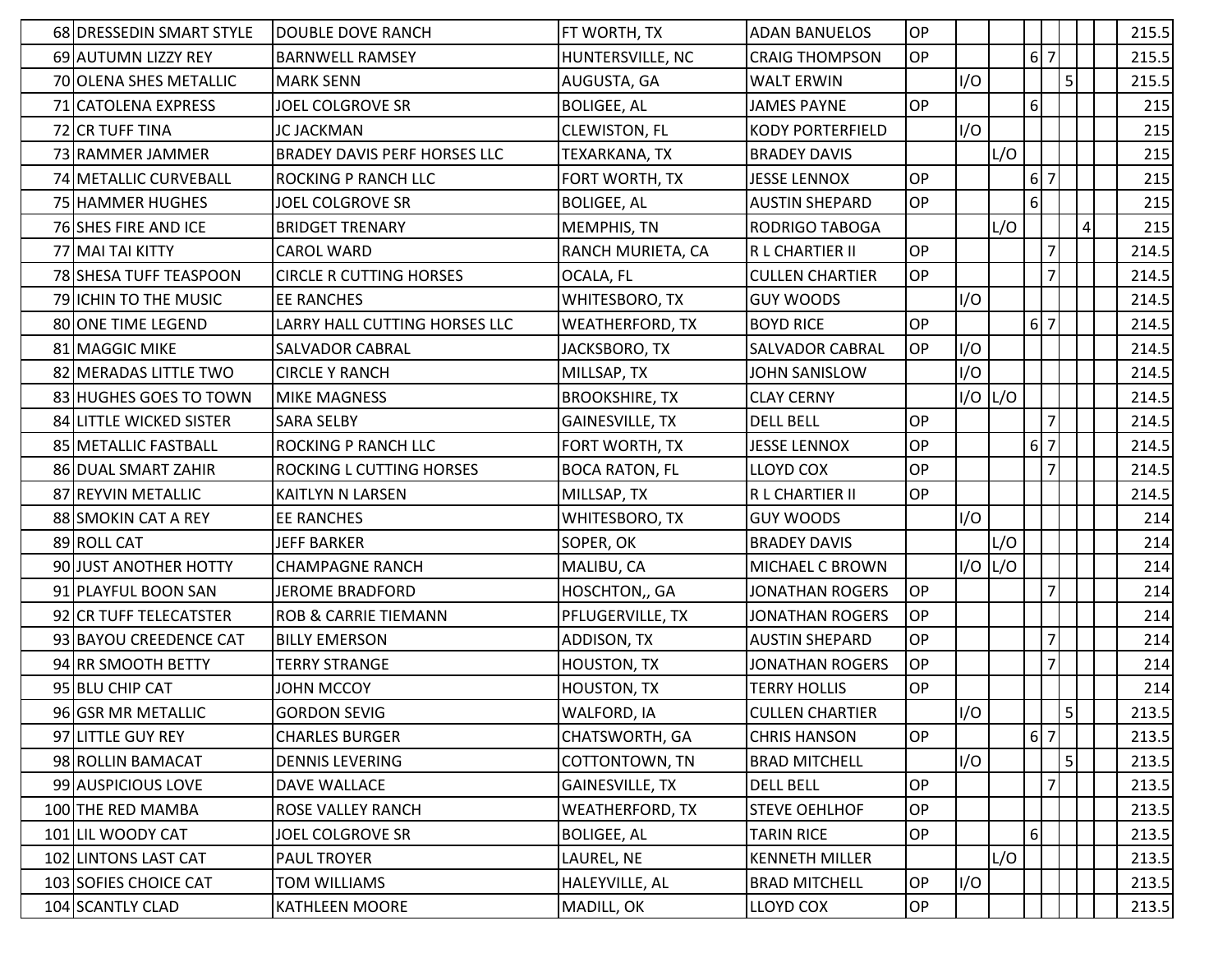| 105 KATS PAYDAY          | <b>AMY ROBERTS</b>                | AMARILLO, TX             | <b>CASEY GREEN</b>      | OP        |             |     |                 | $\overline{7}$ |     |                | 213.5 |
|--------------------------|-----------------------------------|--------------------------|-------------------------|-----------|-------------|-----|-----------------|----------------|-----|----------------|-------|
| 106 DOWNVALLEYCAT        | MICHAEL C BROWN                   | MILLSAP, TX              | MICHAEL C BROWN         |           | $I/O$ $L/O$ |     |                 |                |     | $\overline{2}$ | 213   |
| 107 THE BOONS BABY       | ROCKING P RANCH LLC               | FORT WORTH, TX           | <b>JESSE LENNOX</b>     | <b>OP</b> |             |     |                 | $\overline{7}$ |     |                | 213   |
| 108 STYLISH HAILEE       | <b>KATHLEEN MOORE</b>             | MADILL, OK               | JAMES PAYNE             | <b>OP</b> |             |     |                 |                |     |                | 213   |
| 109 SOMETHING IN RED     | <b>LLOYD &amp; CHRISTINA COX</b>  | MARIETTA, OK             | <b>CASS TATUM</b>       |           | I/O         |     |                 |                |     |                | 213   |
| 110 JAZZY LIL BOON       | <b>KIMBERLY HOWARD</b>            | WHITESBORO, TX           | <b>KENNETH MILLER</b>   |           |             | L/O |                 |                |     |                | 212.5 |
| 111 CR DUAL HEARTED CAT  | <b>CHARLES BURGER</b>             | CHATSWORTH, GA           | <b>CHRIS HANSON</b>     | <b>OP</b> |             |     |                 | $\overline{7}$ |     |                | 212.5 |
| 112 DUALLY METEALLIC     | DON & HAZELL MCGLOTHLIN           | CECILIA, KY              | <b>BRETT MCGLOTHLIN</b> | <b>OP</b> | I/O         |     |                 |                |     |                | 212.5 |
| 113 REYS UR GLASS        | <b>JULIE JARMA</b>                | WHITESBORO, TX           | <b>CASS TATUM</b>       |           |             | L/O |                 |                |     |                | 212   |
| 114 AUSPICIOUS LOVE      | DAVE WALLACE                      | <b>GAINESVILLE, TX</b>   | <b>DELL BELL</b>        |           | I/O         |     |                 | 5              |     |                | 212   |
| 115 SMOOTH PEPTO PISTOL  | <b>MARK SENN</b>                  | AUGUSTA, GA              | <b>WALT ERWIN</b>       | <b>OP</b> |             |     | $6\overline{7}$ |                |     |                | 212   |
| 116 MISS KIT KAT BELLE   | HOLY COW PERF HORSES TX, LLC      | <b>WEATHERFORD, TX</b>   | <b>MATT MILLER</b>      | <b>OP</b> |             |     |                 | $\overline{7}$ |     |                | 212   |
| 117 METALLICNSTYLE       | <b>ONE OAK RANCH</b>              | ROCKWALL, TX             | <b>RUSS CARROLL</b>     |           | I/O         |     |                 |                |     |                | 211.5 |
| 118 CAT N SWEET 15       | DAMIANO AVIGNI                    | ITALY,                   | <b>CULLEN CHARTIER</b>  |           | I/O         |     |                 | 5              |     |                | 211.5 |
| 119 SOMETHING IN RED     | <b>LLOYD &amp; CHRISTINA COX</b>  | MARIETTA, OK             | <b>CASS TATUM</b>       |           |             | L/O |                 |                |     |                | 211   |
| 120 LORETTAS LIGHT       | <b>SCHILLER &amp; REZABEK</b>     | STILLWATER, OK           | <b>CODY GREEN</b>       |           | I/O         | L/O |                 |                | 5 4 |                | 211   |
| 121 IM COUNTIN ON ANNIE  | HOLY COW PERF HORSES TX, LLC      | <b>WEATHERFORD, TX</b>   | <b>MATT MILLER</b>      | <b>OP</b> |             |     |                 | $\overline{7}$ |     |                | 211   |
| 122 THE BOON REY         | <b>C EUGENE FORNEY</b>            | MONROE CITY, MO          | <b>RYAN MOORE</b>       |           | I/O         |     |                 | 5              |     |                | 211   |
| 123 SF HOTTISH LUMI CAT  | LINDA FIELHABER                   | JACKSONVILLE, TX         | <b>FOSTER JOHNSTON</b>  | <b>OP</b> | I/O         |     |                 |                |     |                | 211   |
| 124 CRACKLIN KAT         | LOWRANCE HORSE DIVISION           | <b>QUANAH, TX</b>        | <b>TYLER LEWIS</b>      |           | I/O         |     |                 |                |     |                | 211   |
| 125 SPOTS OF KARMA       | <b>SWEET BLESSINGS RANCH, LLC</b> | DRIPPING SPRINGS, TX     | JONATHAN ROGERS         | <b>OP</b> |             |     |                 |                |     |                | 211   |
| 126 METALLIC MOMENTS     | VAN BOEKEL HOG FARM               | MT ELGIN ONT CANADA      | <b>WALT ERWIN</b>       |           | I/O         |     |                 |                |     |                | 211   |
| 127 PLAYFUL LIL BALOO    | <b>JEROME BRADFORD</b>            | HOSCHTON,, GA            | <b>CRAIG THOMPSON</b>   | OP        |             |     |                 | $\overline{7}$ |     |                | 210   |
| 128 TITAN                | <b>VICK &amp; MISSY ETHERIDGE</b> | CORINTH, MS              | <b>JESSIE PRITCHARD</b> |           | I/O         |     |                 | 5              |     | $\overline{2}$ | 210   |
| 129 LINTONS LAST CALL    | <b>PAUL TROYER</b>                | LAUREL, NE               | <b>KENNETH MILLER</b>   |           | I/O         |     |                 |                |     |                | 210   |
| 130 ALITTLE BUBBLY       | THE OVER FORTY RANCH              | <b>WICHITA FALLS, TX</b> | <b>CORY DEEL</b>        |           | I/O         | L/O |                 |                |     |                | 210   |
| 131 BOON TOO SASSY       | PETER PARKER                      | FRISCO, TX               | <b>COREY COURVILLE</b>  |           | I/O         |     |                 |                |     |                | 210   |
| 132 PRETTY LIL CHICKEN   | <b>CROCKETT SAND &amp; GRAVEL</b> | CROCKETT, TX             | <b>TARIN RICE</b>       | OP        |             |     |                 |                |     |                | 210   |
| 133 COULD HUGHES A DRINK | <b>PAUL SMITH</b>                 | MIDLAND, TX              | <b>MACKIE HURSH</b>     |           | I/O         |     |                 |                |     |                | 209   |
| 134 LITTLE BABY REY      | <b>MIKE MAGNESS</b>               | <b>BROOKSHIRE, TX</b>    | <b>CLAY CERNY</b>       |           | I/O         |     |                 |                |     |                | 209   |
| 135 FANCY SUGAR BRITCHES | <b>VICK &amp; MISSY ETHERIDGE</b> | CORINTH, MS              | <b>CULLEN CHARTIER</b>  |           | I/O         |     |                 | 5              |     |                | 209   |
| 136 HIS DEAL             | <b>FRANK &amp; ORA DIEHL</b>      | RUSKIN, FL               | <b>CURRY DIEHL</b>      |           | I/O         |     |                 |                |     | $\overline{2}$ | 209   |
| 137 PLAYIN WITH KATS     | <b>TERRY RANCH</b>                | HARDIN, TX               | <b>DELL BELL</b>        | OP        |             |     | 6 <sup>7</sup>  |                |     |                | 209   |
| 138 COCKTAILHRCATASTRPHE | <b>SDM QUARTER HORSES</b>         | AUSTRALIA,               | LLOYD COX               | OP        |             |     |                 | 7              |     |                | 209   |
| 139 ROCKY MOUNTAIN BLUES | <b>SELENA ORCHARD BARBOSA</b>     | PASO ROBLES, CA          | <b>CHRISTIAN MILLER</b> | OP        |             |     |                 |                |     |                | 209   |
| 140 THE LADY IS A CAT    | <b>KATHERINE REILLY</b>           | CUERO, TX                | <b>LEON HARREL</b>      |           | I/O         |     |                 |                |     |                | 208   |
| 141 PRETTY SUGAR REY     | <b>FAITH SKINNER</b>              | OAKRIDGE, TX             | <b>CHRISTIAN MILLER</b> |           | I/O         |     |                 |                |     |                | 207   |
|                          |                                   |                          |                         |           |             |     |                 |                |     |                |       |